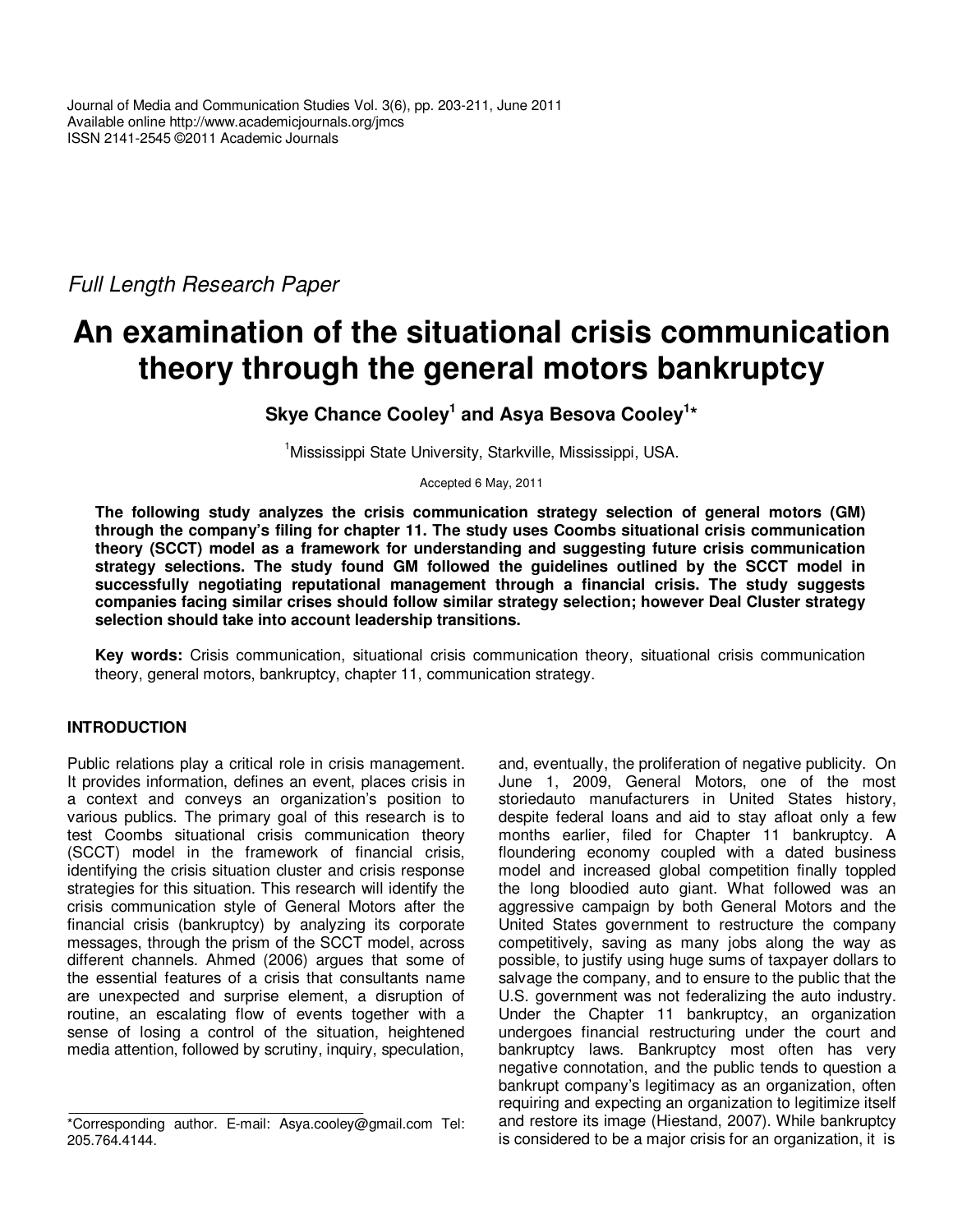rarely studied in public relations and crisis communication literature. The body of research suggests different theoretical frames in analyzing crisis situations, including literature in the issues-management approach, the situation theory of publics (Grunig and Hunt, 1984), the two-way symmetrical communication model (Grunig and Grunig, 1992), an integrated four-step symmetrical model for the effective management of crises (Gonzales-Herrero and Pratt, 1996), the defensive-accommodative continuum (Coombs, 1995), situational crisis communication theory (SCCT) (Coombs, 2006), and others. This research attempts to add to the existing body of crisis communication literature, specifically cases studies relating to and developing the SCCT model, and to help understand and evaluate communication messages, through the prism of the SCCT model, used by public relations practitioners to manage financial crisis.

# **LITERATURE REVIEW**

## **Crisis communications**

A crisis is "a major occurrence with a potentially negative outcome affecting an organization, company, or industry, as well as its publics, products, services or good name" (Fearn-Banks, 1996: 1). Research on crisis communications covers several areas: types of crises, crisis strategies, crisis aftermath, applications of the strategies, etc. Ahmed (2006) suggested that crisis management consultants distinguish between two major types of crises. The cobra type of crisis constitutes a sudden crisis, such as when disaster hits unexpectedly (for example, Exxon-Valdez crisis), and the python type of crisis, which is generally considered to be a slow-burning crisis, developed issue by issue (for example, Intel Pentium chip's crisis) (Ahmed, 2006: 4). These slowburning, or python crises, are normally more attributable to the company. Crises such as bankruptcy, corporate fraud, or disaster as a result of repeated negligence are easier for the public to assign blame to the company, and subsequently more difficult for a company to emerge from with an unscathed reputation. Some researchers have attempted to place crisis situations in groups according to the issue or nature of the crisis. For example, Mitroff (2005) extracted seven types of crises: economic, informational, physical, human resources, reputational, psychopathic acts, and natural disasters.

Mitroff's and Ahmed models, while notable research in the field, do not fully account for a scope of a crises nor allow for detailed, mutually exclusive categorization and strategy clustering responses. Properly categorizing a crisis into definable, exclusive, terms is critical in determining response strategies for reputation management.

## **Crisis response strategies**

Researchers agree that an organization's actions and response strategies have a significant impact on the organization's reputation (Barton, 2001; Benoit, 1995; Coombs, 1999, 2006). They are used to repair the reputation, to reduce adverse affects and to prevent negative behavioral intentions (Coombs, 2006). Crisis response strategies were studied comprehensively in communications research (Allen and Caillouet, 1994; Benoit, 1995) and management research (Bradford and Garrett, 1995; Marcus and Goodman, 1991; Siomkos and Shrivastava, 1993). One approach to categorizing crisis response strategies is a defensive-accommodative continuum (Coombs, 1998). On the defensive end of the continuum, there are response strategies associated with the idea to protect organization's image. On the other end of this continuum (accommodative end), there are strategies that inherently address concerns of the victims and stakeholders. These categories are ordered as follows: attack the accuser, denial, excuse, justification, ingratiation, corrective action, and full apology and mortification (Coombs, 1998). Benoit (1997) suggested three image restoration approaches as crisis communications strategies: denial, evasion of responsibility, and reducing the offensiveness. Denial strategies are used to simply deny the responsibility of the company in a crisis or shifting the blame; evasion of responsibility strategies are used to lessen/minimize the organization's involvement in the crisis; reducing the offensiveness strategies are used to repair the organization's image by contributing to a lessening of the perceived offensiveness of the event (Benoit, 1997). A major drawback of this model is that it does not offer insight on when and how to use these strategies. It does not provide clear direction for public relations practitioners on how to choose correctly a strategy in a certain crisis.

Coombs (2006) identified intensifiers, which intrinsically increase a company's reputational damage regardless of the strategies employed by the company. Coombs (2006) named crisis history and relationship history as major intensifiers. Crisis history pertains to the presence of a similar crisis in the past, whereas relationship history refers to the quality of communication between an organization and its publics. Coombs (2004, 2006) and Coombs and Holladay (2001) stated that intensifiers had a direct effect on the reputation.

## **Situational crisis communication theory (SCCT)**

The drawbacks of other crisis communication models and detailed research into the theoretical framework of crisis communication strategies led to the development of the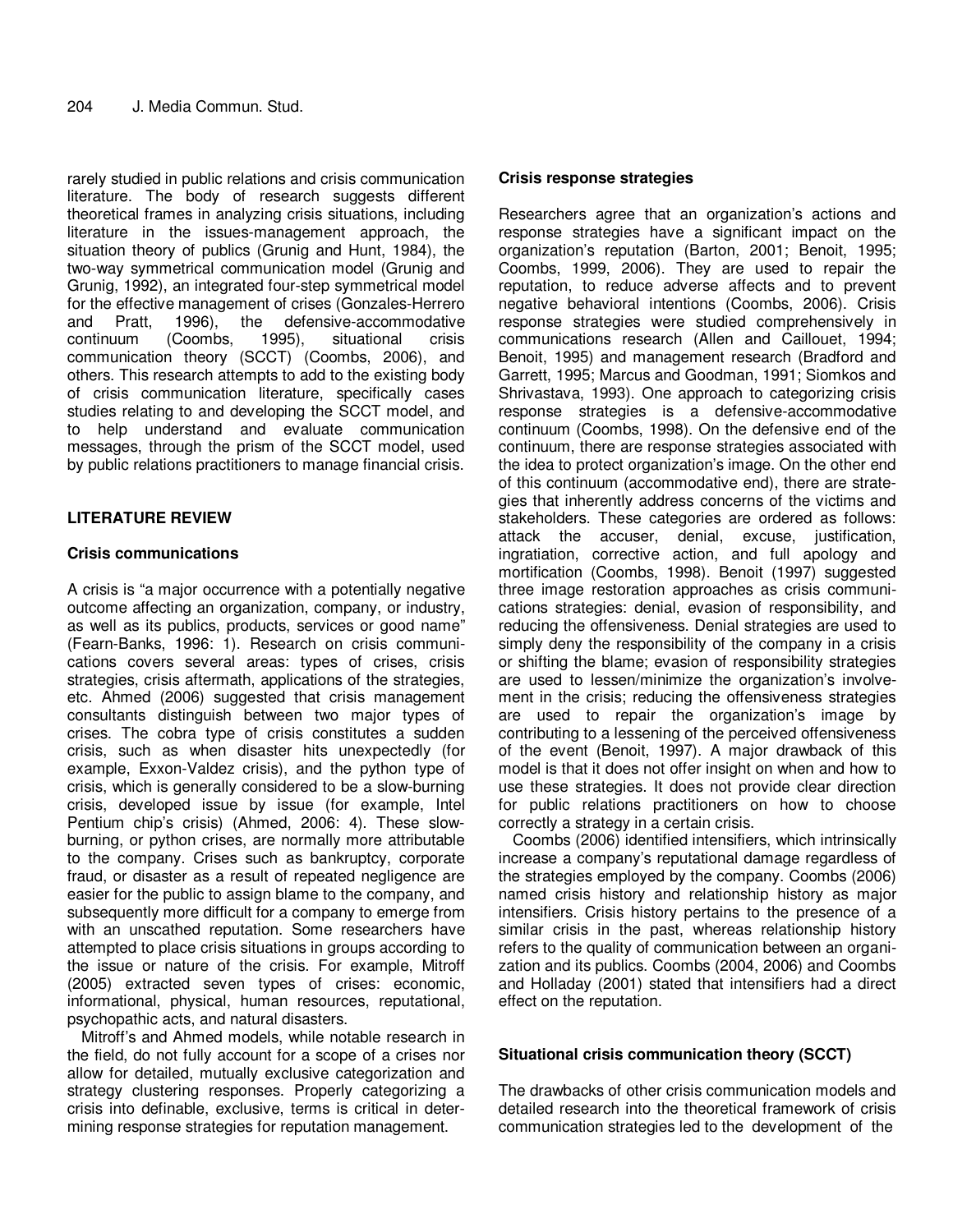"situational crisis communication theory". Now one of the most widely tested theories of crisis communication, the situational crisis communication theory (SCCT), was developed and refined by Coombs (2006). SCCT is comprised of three core elements: the crisis situation, crisis response strategies, and a system for matching the crisis situation and crisis response strategies (Coombs, 2006). The first core element of SCCT looks at crisis cluster. In the victim cluster (natural disaster, rumors, workplace violence, product tampering), a company is the victim of the crisis as well; in the accidental cluster (challenges, mega-damage, technical breakdown accidents and recalls), the company does not have crisis intentions in its actions; in the preventable cluster (human breakdown accidents and recalls, organizational misdeed with or without injuries, organizational misdeed and management misconduct), a company intentionally places people at risk, takes inappropriate actions, or violates laws/regulations (Coombs, 2006). The second core element of SCCT reviews crisis response strategies. These crisis response strategies are used to repair reputation, to reduce negative affect and to prevent negative behavioral intentions. More accommodative response strategies that show greater concern for victims result in the perception of an organization taking greater responsibility for the crisis (Coombs and Holladay, 2004). Deny response options include the following strategies: attack the accuser (organization confronts the person or group claiming a fault of the organization), denial (organization denies a crisis), and scapegoat (crisis manager blames the supplier of the crisis) (Coombs, 2006). Diminish response options include the following strategies: excuse (organization denies the intent to harm and claims inability to control the events), and justification (organization minimizes perceived damage) (Coombs, 2006).

Deal response options is comprised of these strategies: ingratiation (managers praise stakeholders and/or reminds them of past good work of the organization), concern (managers express concern for the victims), compassion (managers offer money and other gifts to victims), regret (organization feels bad about the crisis), and apology (organization takes full responsibility for the crisis) (Coombs, 2006). The third core element of SCCT is a system for matching the crisis situation and crisis response strategies. At the heart of the theory is the idea to match a company's response strategy to the nature of the crisis situation; warranted by the crisis responsibility, reputational damage, and dictated by the crisis situation (Coombs, 2006). In other words, response strategies are to be selected according to the perceived acceptance of responsibility for a crisis by an organization (Coombs, 2006). The SCCT model was applied in various research studies. Fussell et al. (2009) tested the theory looking at

a nonprofit organization's actions during a crisis. Researchers reviewed the strategies that American Red Cross employed in dealing with the major organizational crises between 1997 and 2007. After reviewing 1,585 news articles, they found that American Red Cross used the theoretically suggested response strategies to match the level of organizational responsibility (Fussell et al., 2009). Another study tested the theory in a food health crisis. An experiment was conducted to test the effectiveness of response strategies in a crisis that fell under the category of an accident cluster (Lee and Lariscy, 2008). According to the SCCT model, diminish response strategies would be most appropriate. However, contrary to the theory and previous research, the denial response strategies were more successful (Lee and Lariscy, 2008). Besova (2008) tested the SCCT model while analyzing outgoing corporate messages disseminated by JetBlue after the Valentine's Day storm in 2007. Press releases, broadcast messages and internet messages were content analyzed to reveal crisis response strategies. The most widely used strategies were from the deal response option, as suggested by the SCCT (Besova, 2008). While the model has been used to test a number of different crises, little research using the SCCT model has been devoted towards the study of financial crises.

## **Financial crisis research**

Most often, crisis communications are researched and theories are tested in cases of a product recall, an airplane crash, an explosion/fire, an oil spill, etc. Less often, researchers look at organization's communications in times of a financial crisis. Nevertheless, the effectiveness of an organization's communications in times of a financial crisis (such as bankruptcy) is vital to a company's overall health in future (Frankowiak, 1992). Limited research is available in communications research on crisis communication as it relates to financial crises. However, some researchers have looked at crisis communication stages in financial crises (Jordan, 2003), crisis communication style of organizations as it relates to legal and public relations counsel (Reber and Gower, 2006), crisis communication consultancy for financial institutions (Chandler and Wallace, 2008), legitimacy and image restoration after bankruptcy (Hiestand, 2007) and long-term implications of crisis communication on company's financial health (Wollslager, 2007). Jordan (2003) looked at Ashanti Goldsfield 1999 financial crisis, when a company struggled to avoid bankruptcy after the collapse of their financial derivative program. The researcher analyzed three stages of the crisis communications plan that Ashanti Goldsfield implemented. In the first stage, the company stabilized and managed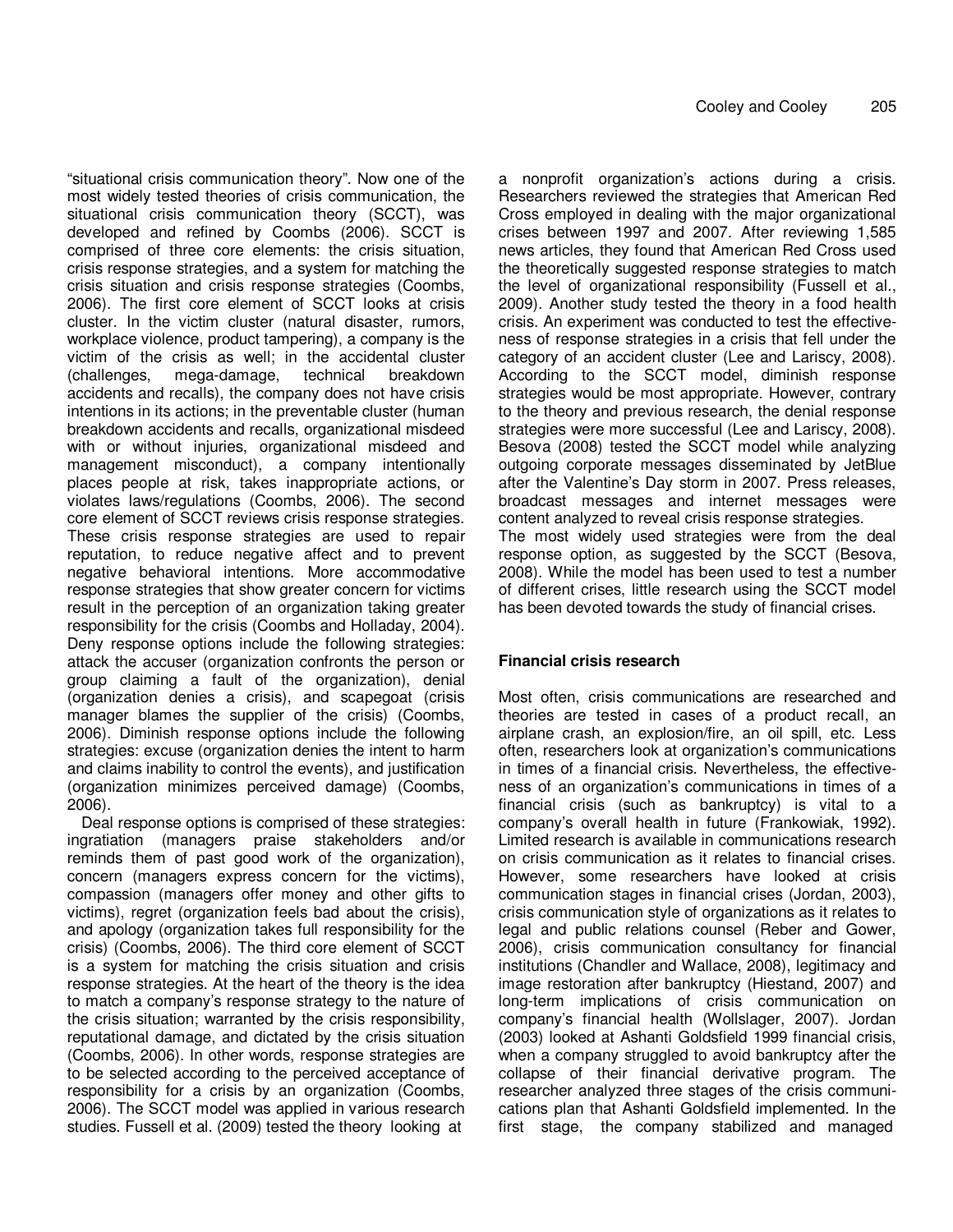communication to restore calm to the investment community; in the second stage, the company educated and informed investors through communication; and in the last stage, the company recoupled with investors to rebuild investment interest and restore Ashanti Goldsfield's stock value (Jordan, 2003). Although this research provided invaluable insight on real application of a strategic communication plans in times of a financial crisis, it did not provide a theoretical perspective. Reber and Gower (2006) analyzed the public communication strategies of Enron and WorldCom during their financial crises. Researchers looked at outgoing corporate messages by Enron and WorldCom as well as press coverage of their financial crises in an attempt to determine whether the primary message was driven by a public relations team or a legal counsel.

The findings showed a blend of two, which suggested the cooperation between legal and public relations teams in communicating a company message (Reber and Gower, 2006). Hiestand (2007) looked at rhetoric surrounding the bankruptcy of two airlines, Delta Airlines and Northwest Airlines. Analysis revealed three rhetorical strategies that both companies used to legitimize and restore their image: reducing offensiveness, evading responsibility, and corrective action (Hiestand, 2007). Theories of Legitimacy and Image Restoration were used as a theoretical framework for the study. This study will test the SCCT theory in a framework of a financial crisis, identifying the crisis situation cluster, crisis response strategies used for this situation, and the appropriateness of such strategies based on the SCCT model. This research will identify a crisis communication style of general motors after the financial crisis (bankruptcy) by analyzing its corporate messages, through the prism of the SCCT model, across different channels.

# **General motors bankruptcy history**

In October 2008, as the economy hits a downturn and auto sales plunge, General Motors discusses cutting jobs, closing plants and merging with Chrystler. On December 19, 2008, GM receives \$13.4 billion from the troubled asset relief program (TARP) created by the U.S. government. On February 17, 2009, GM requests nearly \$22 billion in additional U.S. government loans and receives grants and additional funds crucial to the survival of the industry ("Timeline"). After the resignation of GM CEO Rick Wagoner on March 29, 2009, Canada offered \$3.2 billion in bridge loans to the Canadian branch and Russia pledged over \$1 billion to its auto industry. On April 24, 2009 GM draws another \$2 billion in government aid ("Timeline"). In April 2009, GM finalized a plan to reorganize outside bankruptcy by

slashing bond debt, cutting a further 21,000-plus U.S. jobs, emerging as a nationalized automaker under majority control of the U.S. government, and on May 22, 2009 GM borrowed another \$4 billion from the U.S. Treasury; taking the total government funding to keep it afloat since the start of the year to \$19.4 billion. On May 31, 2009 investors holding about 54 percent of GM's \$27.2 billion of bonds indicated support for a U.S. Treasury-brokered swap that may help speed the way through bankruptcy ("Timeline"). On June 1, 2009 GM files for bankruptcy. The U.S. government announced that it would provide \$30 billion of additional taxpayer funds to restructure the company. In the next few days, GM negotiated to sell its Hummer and Saturn brands and announced to cease production of medium-duty trucks after its failed attempt to sell. On June 16, GM sold Saab ("Timeline"). On June 25, 2009, GM received the final court approval to borrow up to \$33.3 billion from the U.S., Canadian and Ontario governments.

After a U.S. judge approved GM's bankruptcy sale in a move that would allow the company's most profitable assets to exit bankruptcy protection under government ownership, the company emerged from bankruptcy protection on July 10, 2009 after the 40-day bankruptcy concluded with a deal that sold key operations and core brands, including Chevrolet and Cadillac, to a new company, majority-owned by the U.S. Treasury ("Timeline").

# **Current research**

The current research uses SCCT as a theoretical framework. The SCCT model was chosen because the model can provide a well developed theoretical framework that is largely currently lacking in the study of financial crises. Furthermore, because the model has been tested and detailed in many other types of crises and types of response strategies; using the SCCT model allows researchers to examine strategy clusters from previously studied crises and make finite adjustments specific to types financial crises. According to the SCCT model, the GM bankruptcy crisis would be placed into the preventable cluster. The preventable cluster is comprised of types of crises which suggest strong attributions of crisis responsibility to the company and severe reputational threat. The SCCT model suggests crises in the preventable cluster should use response strategies from diminish and deal clusters. The following research will examine the crisis response strategies used by General Motors to see if they are in agreement with the recommendations of the SCCT model and attempt to determine the overall success of GM's crisis communications strategies. The current analysis will also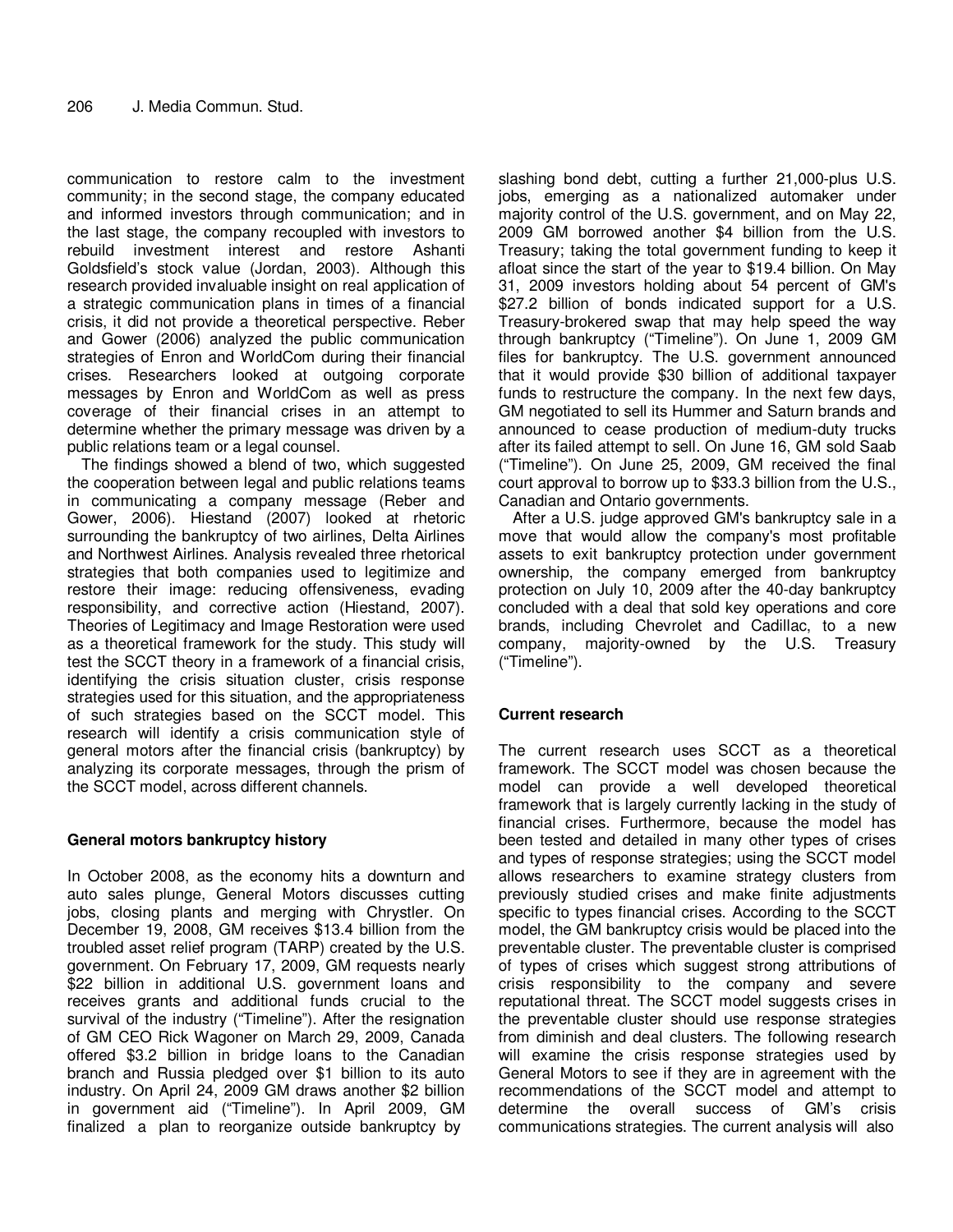look at the timing of corporate messages, the dominant strategy (if there is one), and consistency of corporate messages across different channels. Therefore, the following research questions were proposed:

RQ1: What response strategies did GM employ in dealing with the financial crisis it encountered in June 2009? RQ2: What is the dominant, or most frequently used, crisis communication strategy from the SCCT model?

 RQ3: Did GM achieve consistency, in terms of crisis communication strategy, across all sources for all outgoing crisis communication messages?

RQ4: To what degree did the response strategies selected by the GM match the response strategies suggested by the Situational Crisis Communication Theory?

#### **METHODS**

To answer research questions, a content analysis was selected as an appropriate method. Budd et al. (1966) described content analysis as a "systematic technique for analyzing message content and message handling whereby the analyst is not necessarily concerned with the message, but with the larger questions of the processes of effects and communication." For this case study content analysis allows for an examination of all corporate crisis communication messages to the public through the lens of the SCCT model. Implementing Coombs' (2006) crisis response strategies clusters, the researcher constructed a coding sheet to guide content analysis. The researcher chose to code all available publically released statements by GM from the filing of Chapter 11th to the launch of the 'new' GM. This was done to ensure the complete picture of GM's crisis response strategy, in all mediated formats, was fully examined. Coders recorded the source of the message (press release, broadcast message, or Internet message) and the date of the message. Each communication message was selected as a unit of analysis. Only communications from the filing of Chapter 11 to the reemergence of the 'new' GM were coded (June 1, 2009 to July 10, 2009). All sources of communication used by GM to communicate to the public at large were examined with the exception of three YouTube videos that have been subsequently removed by the company. The researcher identified six categories of sources available for coding: press release, press conference, CEO blog, CEO speech, YouTube page, and Presidential speech. For each source category, all available outgoing messages were coded. Coders analyzed each message using the ten crisis communication strategies from the three response clusters outlined in Coombs model:

Deny response cluster (attack strategies- where the organization confronts the person or group claiming a fault of the organization, "denial strategies"- organization denies a crisis exists, "scapegoat strategies"- organization blames the supplier of the crisis on another organization or entity), "diminish response option" (excuse strategies- organization denies intent to harm and claims inability to control the events and "justification strategies"- organization minimizes perceived damage and focuses on rationalizes its actions), and "deal response cluster" (ingratiation strategiesorganization praise stakeholders and/or reminds them of past good work of the organization, "concern strategies"- organization express

concern for the victims, "compassion strategies"- organization offers money and other gifts to victims, "regret strategies"- organization feels bad about the crisis, and "apology strategies"- organization takes full responsibility for the crisis). For each outgoing message, coders record the number or responses within the message (rather than a simple 'present' or 'absent' analysis). Thus each message was analyzed for type of response as well as the frequency of that response within the message. The number of recorded responses was summed for each individual cluster, creating three scales (deny, diminish and deal). The number of total responses overall was summed to create an overall scale. The first category included all press releases ( $n = 18$ ) from June 1, 2009 to July 10, 2009 addressing the issue of General Motors bankruptcy found on the AP wire. The second category consisted of all broadcast messages, including press conference on the CEO Fritz Henderson  $(n = 2)$ . The third category contained all Internet messages from the corporation to the public, such as Henderson's "Fastlane" Blog  $(n =$ 9). The fourth category were all available commercials and Youtube videos meeting with Fritz Henderson and other member of the General Motors staff on the company's Youtube page  $(n = 6)$ . The fifth category was a CEO speech to members of the media  $(n = 1)$ .

Finally, a speech of President Obama directly concerning General Motors and the restructuring of the company  $(n = 1)$ . This speech was included because, at the time, the United States government had a substantial share of the new General Motors Company. There was concern among some that the government would actually take over the company and mandate manufacturing guidelines. President Obama, from the onset of the speech, could be considered to be the director of the company. The speech went on to outline the lack of government involvement in the operations of the company and to justify the government protections given to the new GM. Though the total number of messages from all sources is rather small ( $n = 37$ ) this number represents the entirety of messages from GM to the public in the time span of the study, some of which were rather lengthy conferences and speeches. Despite the small number of messages, because of the relative length of each message, a total of 133 crisis communication responses recorded. Descriptive statistics were used to analyze the data and answer the posed research questions. A regression analysis using the overall summed scale as the dependent variable and the individual crisis response strategies as independent variables was conducted to present a model of the most significant strategies in GM crisis communication approach to bankruptcy. Two coders were used for the study with an overall intercoder reliability score for determining message strategies of 0.89 using Holsit's formula.

## **RESULTS**

RQ1 asked what response strategies did GM employ in dealing with the financial crisis it encountered in June 2009? The study found of the total 133 strategies used by GM,  $48\%$  (n = 64) were from the diminish cluster,  $46\%$ were from the Deal cluster ( $n = 61$ ) and only 6% ( $n = 8$ ) were from the deny cluster (Table 1). RQ2 asked about the dominant, or most frequently used, crisis communication strategy from the SCCT model? The study found the "justification strategy" was used 28% of the time  $(n = 37)$ , followed by the "excuse strategy", 20% of the time,  $(n = 27)$ , "ingratiation strategy", 19.5% of the time,  $(n = 26)$ , "concern strategy", 14% of the time,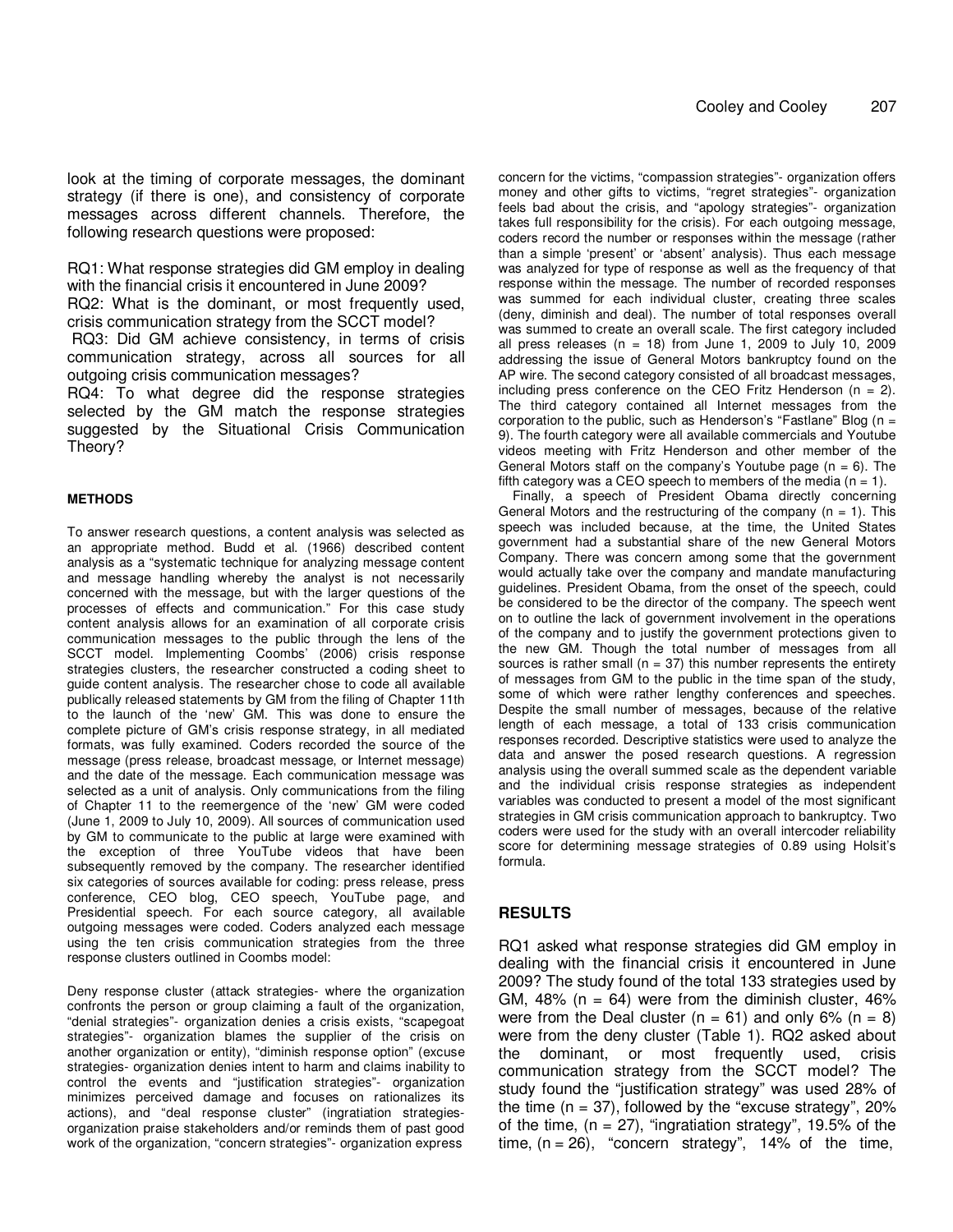| N   | Percentage (%) |
|-----|----------------|
| 8   | 48             |
| 64  | 6              |
| 61  | 46             |
| 133 | 100            |
|     |                |

**Table 1.** Crisis communication strategies in clusters used by GM.

|  | Table 2. Crisis communication strategies used by GM. |  |  |
|--|------------------------------------------------------|--|--|
|  |                                                      |  |  |

|                    | N   |
|--------------------|-----|
| Deny cluster       |     |
| Attack the accuser | 3   |
| Denial             | U   |
| Scapegoat          | 5   |
| Diminish cluster   |     |
| Excuse             | 27  |
| Justification      | 37  |
| Deal cluster       |     |
| Ingratiation       | 26  |
| Concern            | 19  |
| Compassion         | 14  |
| Regret             | 2   |
| Apology            | O   |
| Total              | 133 |
|                    |     |

 $(n = 19)$ , "compassion strategy", 10.5% of the time,  $(n = 19)$ 14), "scapegoat strategy", 3.5% of the time,  $(n = 5)$ , "attack strategy", 2% of the time, (n = 3), and "regret strategy" 1.5% of the time  $(n = 2)$ . No Denial or Apology strategies were used. The most frequently used crisis communication strategies came from the "diminish cluster" ( $n = 64$ ), followed closely by the Deal cluster ( $n =$ 61), and Deny cluster  $(n = 8)$  (Table 2). RQ3 asked if GM achieved consistency in terms of crisis communication strategy, across all sources for all outgoing crisis communication messages? The study found a consistent message strategy of Diminish and Deal cluster strategies. The justification strategy was the most frequently used strategy in Press Releases ( $n = 20$ ), Youtube Broadcasts  $(n = 4)$ , and the "presidential speech"  $(n = 5)$ . Excuse strategy was the most frequently used in "press conferences"  $(n = 13)$  and CEO speech  $(n = 1)$ . Concern strategy was most frequently used in the company's blogs  $(n = 7)$ . Apology and Denial strategies were never used (Table 3). RQ4 asked to what degree the response strategies selected by the GM matched the response strategies suggested by the "situational crisis communication theory". The SCCT model suggests use

of Diminish and Deal strategies when facing a situation such as bankruptcy. The study shows that GM used these strategies almost exclusively, particularly justification, excuse, and concern strategies. Strategies from the "diminish cluster" were used most frequently in all but one category of messages (blogs).

#### **DISCUSSION**

#### **Assessing the response**

The SCCT model predicts that companies facing crises such as bankruptcy have an increased risk of reputational damage due to the fact that blame for the crisis is more attributable to the company itself. GM certainly faced the threat of attributable blame and also a host of other difficulties in composing a coherent crisis response strategy. Following the filing of Chapter 11 for General Motors, the company faced unique challenges in managing public opinion on top of those presented by the bankruptcy itself. The company had accepted large sums of public funds in a so-called 'bailout' package and yet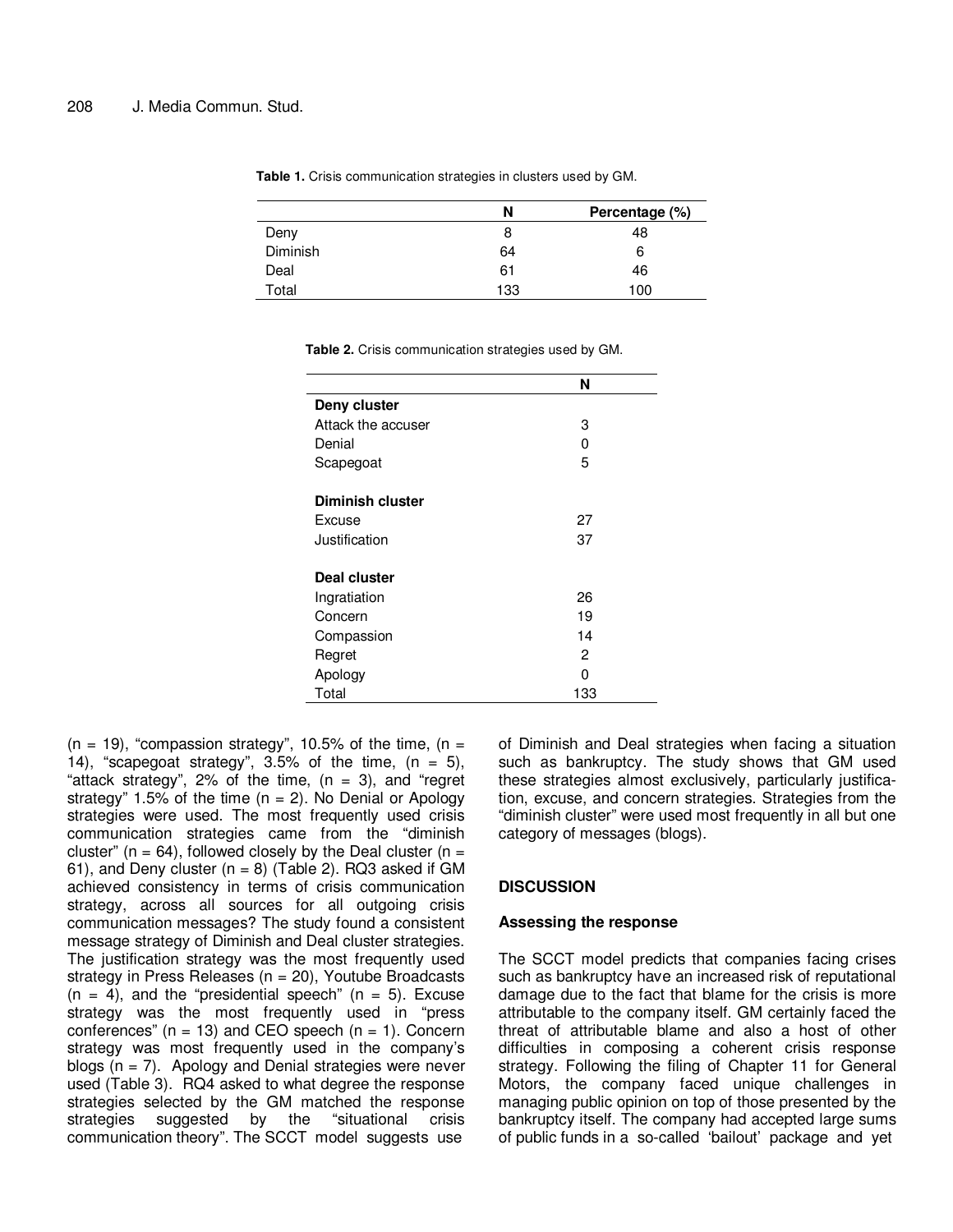|                         | Press releases (14) | Press conferences (2) | Blogs (9) | CEO speech (1) | You tube broadcast (6) | Presidential speech (1) |
|-------------------------|---------------------|-----------------------|-----------|----------------|------------------------|-------------------------|
| Deny cluster            |                     |                       |           |                |                        |                         |
| Scapegoat               |                     |                       |           |                |                        |                         |
| Attack                  |                     |                       |           |                |                        |                         |
| Denial                  |                     |                       |           |                |                        |                         |
| <b>Diminish cluster</b> |                     |                       |           |                |                        |                         |
| Justification           | $20*$               | հ                     |           |                |                        | 5*                      |
| Excuse                  |                     | $13*$                 | 6         | 3*             |                        |                         |
| Deal cluster            |                     |                       |           |                |                        |                         |
| Ingratiation            |                     |                       |           |                |                        |                         |
| Concern                 |                     |                       |           |                |                        |                         |
| Compassion              |                     |                       |           |                |                        |                         |
| Regret                  |                     |                       |           |                |                        |                         |
| Apology                 |                     |                       |           |                |                        |                         |
| Total                   | 41                  | 39                    | 20        |                |                        | 15                      |

**Table 3.** Number of strategies used in each media format.

had still failed to avoid bankruptcy. The stockholder shares of the 'old' GM had lost all value. The government had significant shares of ownership in the 'new' GM and had once again invested public funds into the company. The company, in an effort to cut immediate costs, announced an aggressive restructuring campaign that would cut a number of jobs and close several dealerships throughout the United States. The 'new' GM and the new corporate executives faced having to re-image the company, cut jobs across the board, justify the acceptance of government ownership and public funding, and re-emerge the brand with a profitable business model under extremely short time period placed on them by the government. While not ideal circumstances for a company to find itself, GM's crisis communication response to the challenges it faced largely followed the recommendations of the SCCT model and provide insight into which particular crisis communication strategies and message clusters companies use when filing Chapter 11. The 'new' GM crisis communication strategy focused on three key elements: First, Justification and Excuse strategies from the Diminish Cluster to validate their acceptance of public funds and shift focus to the nationwide economic downturn. Second ingratiation, concern and compassion strategies from the Deal cluster to acknowledge the pain of shareholders and employees while reminding them of previous glories and a return to greatness. Third, accepting the failures of the past, though never directly apologizing for them, and constantly referencing a change in culture

and a successful future.

#### **Response strategy and the role of leadership**

The company used Justification strategies most frequently, not surprising since the company was accepting a second federal bailout package to launch the new company. The company needed to justify not only its past failures in the marketplace, but also being granted taxpayer dollars to maintain operations. It did so by speaking of the importance of a strong U.S. based automotive industry, the jobs and peripheral economies a large auto manufacturer can create. The communities the company is involved in and the steps it would take to ensure profitability. The company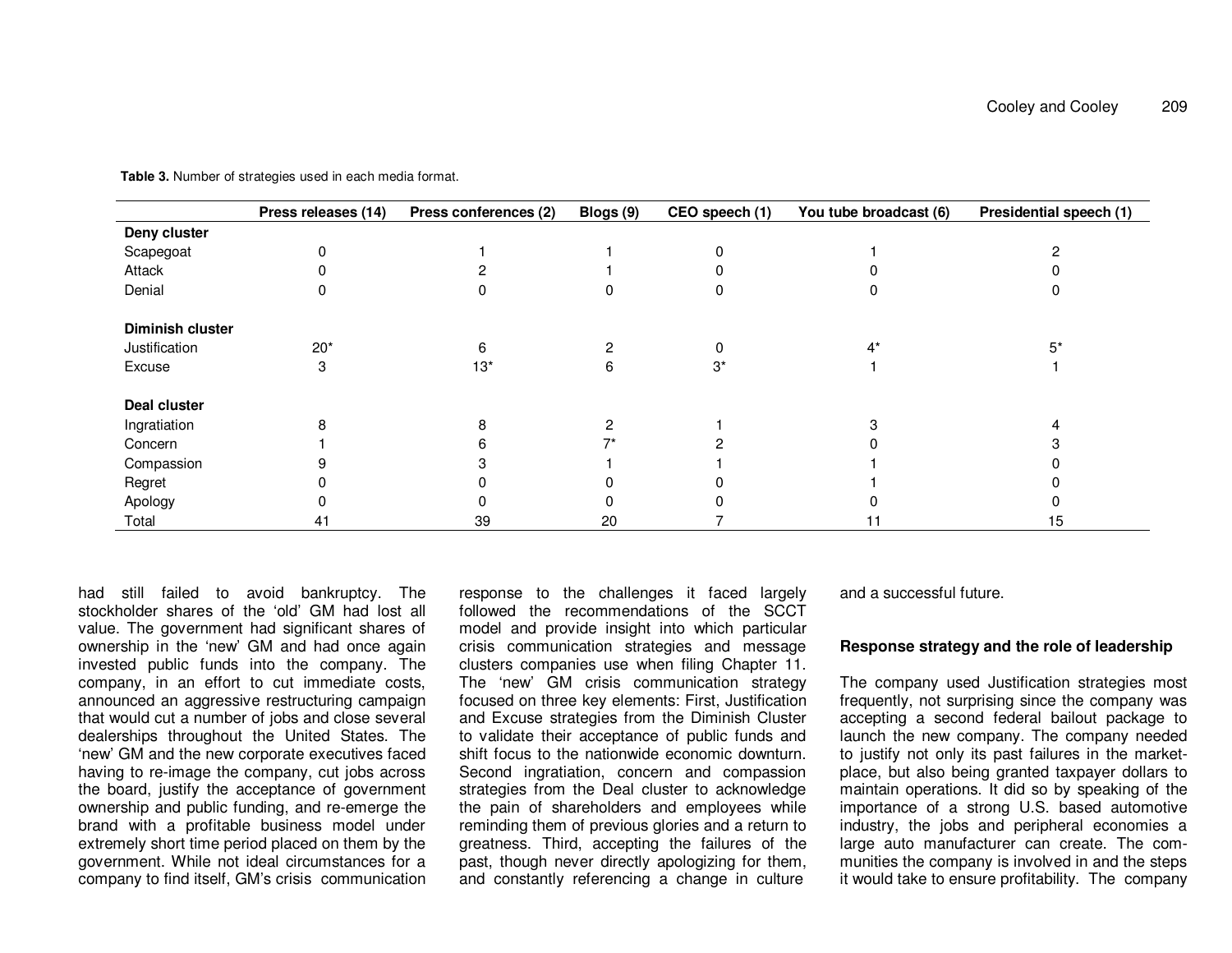used "excuse strategies" to place the company as part of a larger, suffering global economy (as well as a suffering U.S. automaker marketplace). Reminding listeners that everyone was suffering and the reviving the company would actually be beneficial to the country as a whole. The use of "concern, compassion, and ingratiation" helped the company bridge a sensitive topic with employees and shareholders. The filing of Chapter 11 and restructuring of the company meant the collapse of stock prices and the loss of jobs in every facet of production and distribution in the company. The company expressed concern to released employees and stockholders and offered packages to closing dealerships to help soften the blow of job losses and stock collapse. However, while doing so the company always made sure to remind those listening of the company's storied past and close relationship to its shareholders and customers. The use of Ingratiation strategies following the Concern and Compassion strategies allowed an opportunity to talk about the coming success of the company and the focus on the future, which was another major focal point of the companies strategies.

The lack of apology or denial strategies, was in part, a way for the company to accept responsibility and its failures but also to keep from contradicting its justification and excuse strategies. This allowed the company to not explicitly apologize and be free to focus discussion on the future of the 'new' company. GM's corporate communications team also implemented a tactic of showing leadership skills of the CEO. Hearit (1995) argues that one of the essential features of crisis management is the visible and active role of the CEO. GM's CEO was a major and consistent part of the entire communication strategy for the company throughout the crisis.

# **Utilizing SCCT**

While this study only represents an individual case study of one company managing a bankruptcy crisis, it shows specific strategies and strategy clusters from the SCCT model as applied to crisis management. As recommended by the SCCT model the company focused largely on diminish cluster strategies to deflect attributable blame, the company then used Deal cluster strategies to accept some of the responsibility. Interesting to the development of crisis communication strategy selection as it relates to bankruptcy management, GM's new leaders never used an apology strategy and only once used a regret strategy. Unlike situations where the same management is in place following bankruptcy (which would almost certainly demand regret and apology strategies be used to help restore reputation), the new GM management team avoided these strategies at all

costs. In recommending strategies for future bankruptcy crisis communication, the SCCT model might need to distinguish between whether or not prior management will be in place throughout the crisis. The presence of a leadership transition allowed GM to be more selective in which Deal cluster strategies it selected. In doing so the company was able to avoid expressing regret and apologizing, and could instead increase it efforts at minimization of attributable blame through the use of Diminish cluster strategies. One might speculate that without leadership change GM would have been forced to use apology and regret strategies from the Deal cluster more frequently than using Diminish cluster strategies. In measuring the success of GM's crisis communication strategies one must look at a number of factors. Ultimately, GM was granted public funding with little public outcry and re-emerged as a new company while fulfilling most of the outlined goals (jobs cuts, downsizing dealerships, fewer models, fewer brands, and new 'greener' vehicle models). Perhaps the most successful tangible outcome was the receipt of subsequent federal funds, yet the maintenance of, at least perceived, autonomy from government oversight is also a major victory of GM's crisis communications strategies.

Whether or not these measures result in the restoration of consumer confidence is yet to be seen, and beyond the scope of this paper. However this paper attempts to contribute to an understanding and matching of the types of message strategies used by companies in times crises and those outlined and described in the SCCT model. The goal is to help model message strategies and clusters from real world settings testing in variety of simulated circumstances to increase accuracy and predictability of SCCT application.

# **LIMITATIONS OF STUDY AND RECOMMENDATIONS FOR FUTURE RESEARCH**

There are several limitations to this study. The researcher did not assess media coverage of GM's crisis. It is hard to make conclusions on the effectiveness of strategies applied on the basis of corporate messages only. Further, the researcher only looked GM and its crisis communications strategies during the bankruptcy filing and reemergence, but not shifts in strategies immediately following. However, given the trending corporate use of social media and a lessening in reliance on traditional media to facilitate messages, it is increasingly important to understand how corporations use the new media tools available to them to control messages. The study is also subject to human error, as is the case with most content analyses. Future research should examine the role prior CEO leadership versus new CEO leadership has in crisis